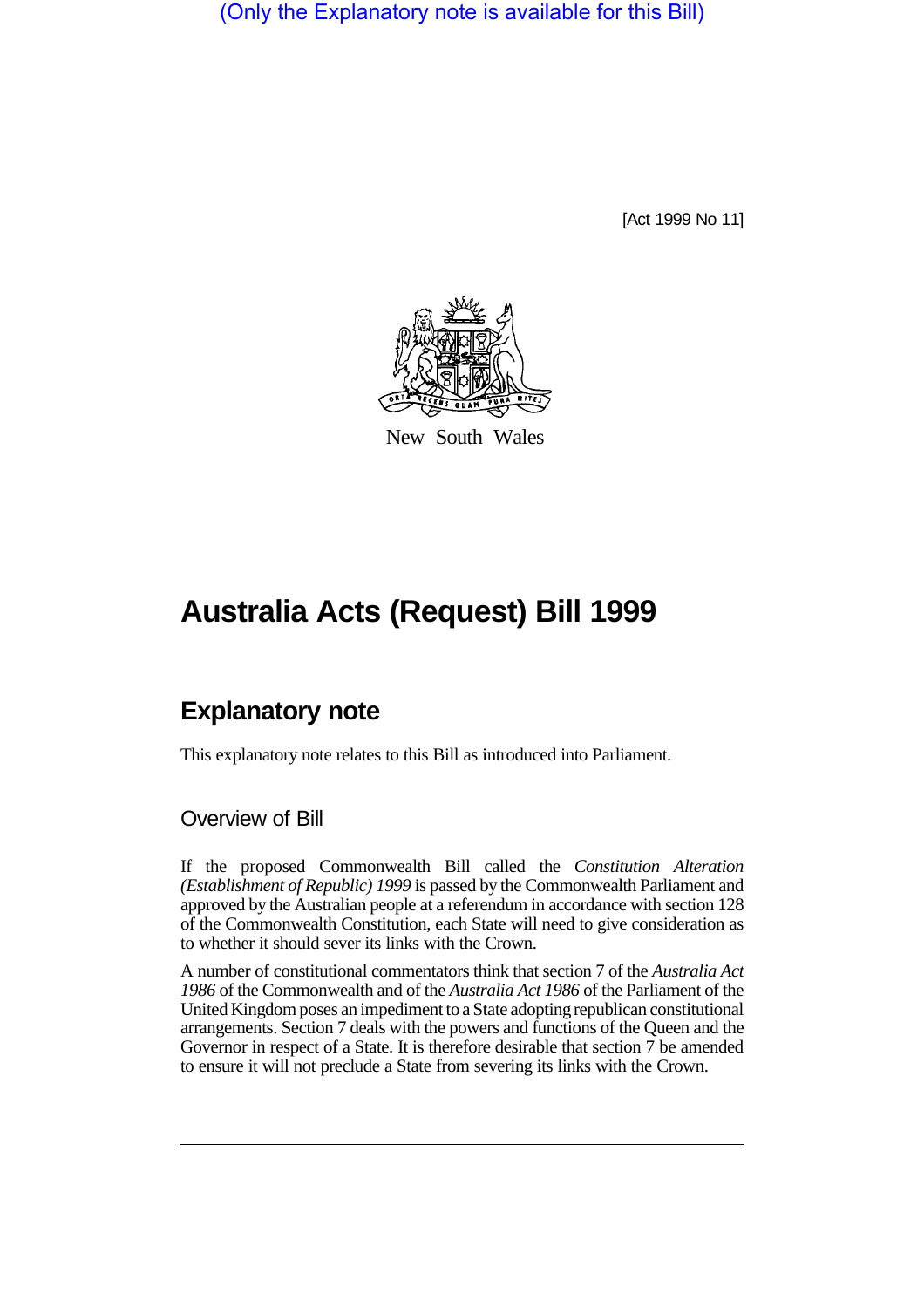Australia Acts (Request) Bill 1999 [Act 1999 No 11]

Explanatory note

Under section 15 (1) of the Australia Acts, those Acts may be amended by the Commonwealth Parliament at the request or with the concurrence of each State Parliament, and, subject to section 15 (3) of the Australia Acts, only in that manner.

The object of this Bill is to request the Commonwealth Parliament under section 15 (1) of the Australia Acts to enact an Act to amend section 7 of those Acts so that section 7 will not prevent a State from severing its links with the Crown. The terms of the Act requested to be enacted are set out in the Schedule to this Bill.

Similar requesting legislation has been or is anticipated to be introduced in the Parliament of each other State.

### Outline of provisions

**Clause 1** sets out the name (also called the short title) of the proposed Act and its purpose.

**Clause 2** provides for the commencement of the proposed Act on the day after the day on which the proposed *Constitution Alteration (Establishment of Republic) 1999* of the Commonwealth receives the Royal Assent. This will ensure that, if the Republic Bill is defeated at the referendum, the proposed Act will have no operation and no power will be conferred on the Commonwealth Parliament.

**Clause 3** provides that the Parliament of the State requests the enactment by the Parliament of the Commonwealth of an Act in, or substantially in, the terms set out in the Schedule.

#### **Schedule—Australia Acts Amendment Act 1999 of the Commonwealth**

The proposed Commonwealth Bill is set out in this Schedule. It contains the following provisions:

**Clause 1** of the proposed Commonwealth Bill sets out the citation of the proposed Commonwealth Act.

**Clause 2** of the proposed Commonwealth Bill provides for the commencement of the proposed Commonwealth Act on a day to be fixed by Proclamation. That day cannot be before the proposed *Constitution Alteration (Establishment of Republic) 1999* of the Commonwealth receives the Royal Assent. Consequently, if the Republic Bill is defeated at the referendum, the proposed Commonwealth Act would never commence.

**Clause 3** of the proposed Commonwealth Bill is a formal provision giving effect to the Schedules to the proposed Commonwealth Act.

Explanatory note page 2